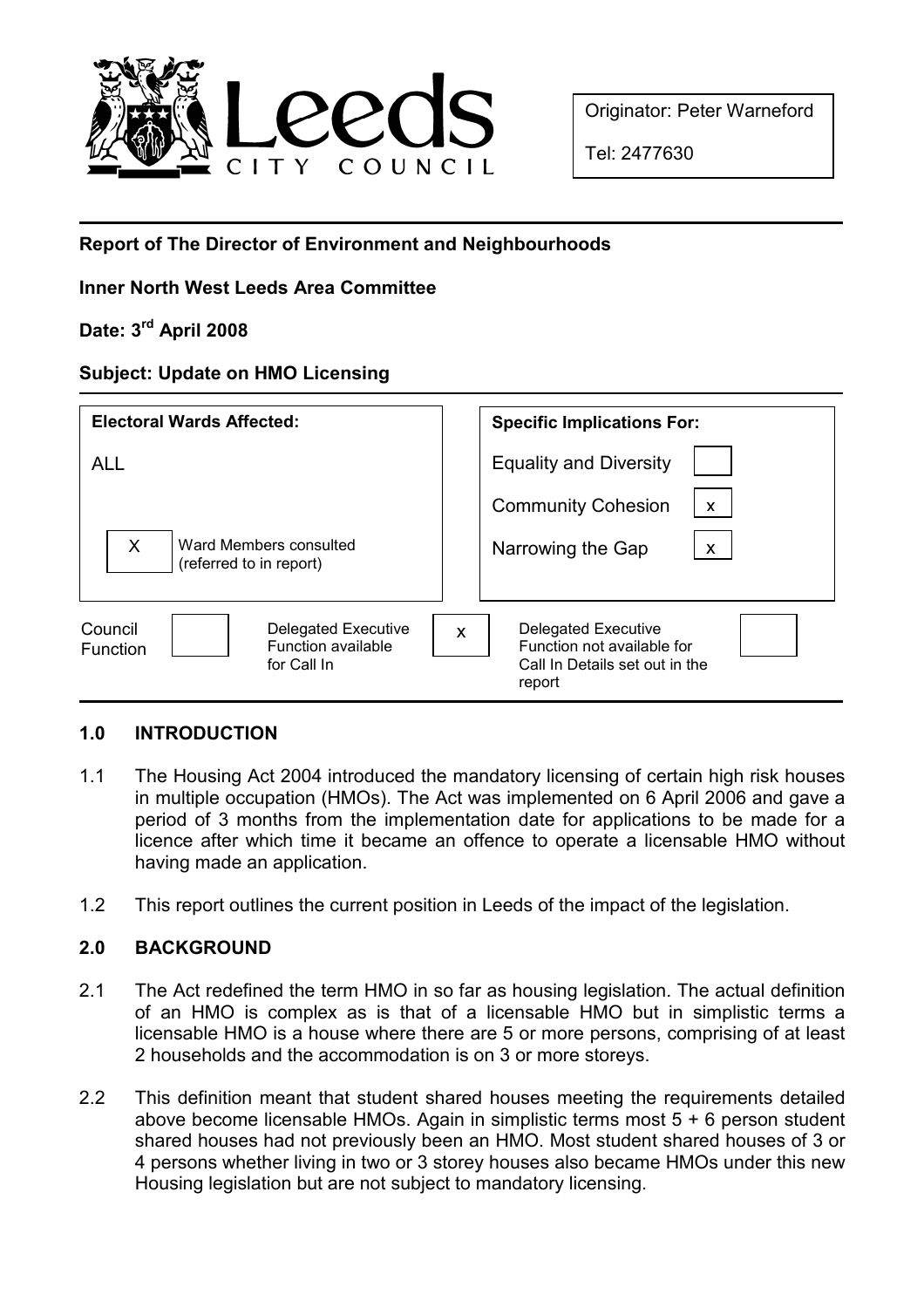- 2.3 Because of the nature of properties in Leeds (namely a significant number of 3 storey properties) and that there were two major Universities in Leeds it was clear that the impact of the Act would have a significant effect in Leeds as there were potentially hundreds/thousands of licensable properties particularly in NW Leeds.
- 2.4 It was not possible to give any accurate prediction of the number of licensable properties as the Act had redefined a House in Multiple Occupation but initial estimate was for up to 8000 licensable properties. This number was based on information from the then current Leeds House Condition Survey and in consultation with Unipol Student Homes, Council Tax, Development Department and West Yorkshire Fire and Rescue Service.
- 2.5 The definition of a HMO under planning legislation and for Council Tax purposes was unaltered by the Housing Act and there are significant differences under the different pieces of legislation. This causes some confusion about what constitutes an HMO.

## 3.0 CURRENT SITUATION

- 3.1 Towards the end of February 2008 a total of 2761 applications for licensing had been received and 2372 licenses had been issued. The difference between the two figures relates to applications currently being processed for the issue of a licence (152) and applications that have been withdrawn for various reasons but including sale of property and applicants not achieving occupancy levels requiring mandatory licensing.
- 3.2 Of the licences issued to date the vast majority relate to shared housing in NW Leeds. 2201 – or 92% of the total licences issued throughout Leeds. Only 171 licences have been issued in other parts of the City. Approximately 5% of the licences issued relate to bedsit or hostel accommodation which is of concern as it is believed that this type of accommodation is likely to be in the poorest condition and possibly with the worst management and the figure of less than 150 is disturbingly low.

| 3.3 | The following table gives a summary of the licences issued in NW Leeds with |  |  |  |  |  |  |  |  |  |  |  |  |
|-----|-----------------------------------------------------------------------------|--|--|--|--|--|--|--|--|--|--|--|--|
|     | comparative figures for the rest of Leeds.                                  |  |  |  |  |  |  |  |  |  |  |  |  |

| <b>Ward</b>                       | <b>Licenses</b><br>Issued | % of Licences<br><b>issued in Ward</b><br><b>Compared to total</b><br>Leeds figure | No. of<br>applications<br>received in<br><b>Ward</b> |
|-----------------------------------|---------------------------|------------------------------------------------------------------------------------|------------------------------------------------------|
| <b>Headingley</b>                 | 1176                      | 49.4%                                                                              | 1315                                                 |
| <b>Hyde Park and</b><br>Woodhouse | 706                       | 29.6%                                                                              | 782                                                  |
| <b>Kirkstall</b>                  | 212                       | 8.9%                                                                               | 289                                                  |
| Weetwood                          | 107                       | 4.5%                                                                               | 137                                                  |
| <b>Above 4 Wards</b>              | 2201                      | 92.4%                                                                              | 2523                                                 |
| <b>Rest of Leeds</b>              | 171                       | 7.6%                                                                               | 238                                                  |
| <b>All of Leeds</b>               | 2372                      | 100%                                                                               | 2761                                                 |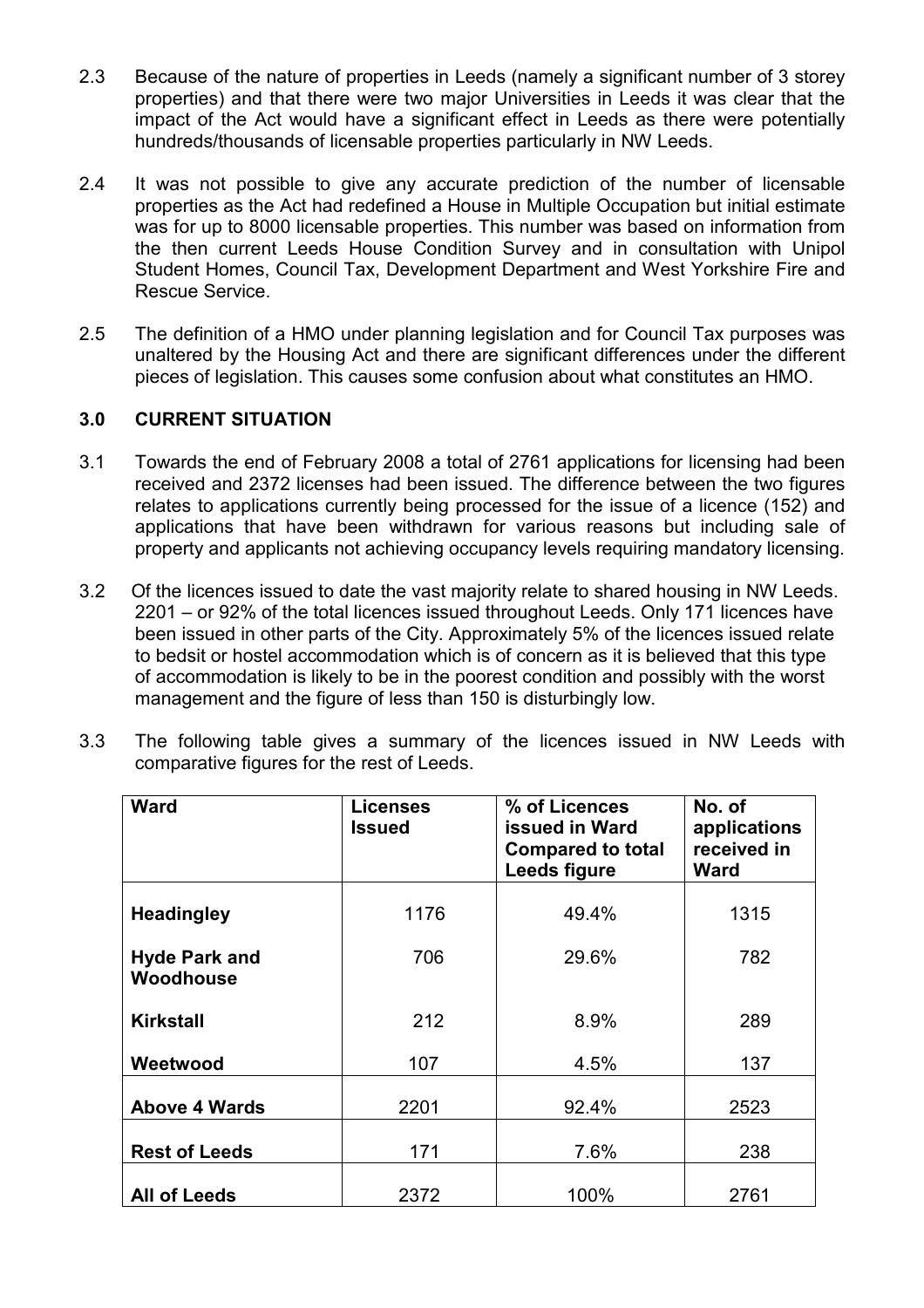- 3.4 Outside the above wards the ward with the highest number of licences issued is Chapel Allerton with 35 licences (1.5% of the total issued in Leeds). 10 wards in Leeds have not received any applications for licensing or have had licences issued.
- 3.5 Analysis of the applications received from landlords is complex, but it appears approximately 950 landlords control the licensable properties, of which one third are members of the Leeds Landlord Accreditation Scheme (LLAS) or the Unipol Code of Standards whereas the remaining 67% are outside these schemes. However, approximately 44% (1216) of the applications received are from either LLAS or Unipol Landlords.
- 3.6 A license condition is that the licence holder and manager (if different from the licence holder) must attend an approved training course. The approved course covers matters relating to managing a tenancy, Leeds Council's advisory housing standards and health and safety requirements relating to the property. Over 500 landlords have so far attended the course or are booked onto it.
- 3.7 Licences are subject to an application fee. To date invoices have been issued to the total of £1.550m and income of £1.499m has been received at the time of this report, which represents 96.7% income against the total invoice issued.
- 3.8 Of the 2761 applications received the vast majority were received during the first 3 months of the implementation of the Act. Only 302 applications were received throughout 2007 and only 30 to date in 2008.
- 3.9 There has been, and continues to be, considerable proactive work undertaken by the HMO Licensing team to identify unlicensed but licensable HMOs throughout the City. Whilst they have undertaken specific targeted work based on intelligence collection on identifying such properties they have also undertaken a number of initiatives with partners. Some of the initiatives undertaken by the Licensing Team have been highlighted in National Guidance in identifying unlicensed HMOs as good practise by LACORS (a good Government approved body issuing guidance to all local authorities on the implementation of the Act).

## 4.0 LEEDS HOUSE CONDITION SURVEY – PRIVATE SECTOR – 2008

- 4.1 The results of the above survey in 2007 undertaken by Consultants commissioned by the Council have recently become available. Having regard to the definition of a licensable HMO in the Housing Act 2004 the consultants advise that there are 3000 licensable HMOs within the City and this figure is predicted within a 10% accuracy and therefore the medium range is between 2700 and 3300 licensable properties. Having regard to the licenses currently issued (2382) this would represent a range between 88% to 72% with 79.4% representing the number of licenses issued against the condition survey report of the number of licensable properties or 84.5% of licenses when the number of outstanding applications which have to be processed against the survey results of 3000 properties.
- 4.2 In 2007 the Council revised its estimate of the number of licensable HMOs from 8000 to 4000. The figure of 3000 is now believed to be a realistic and accurate figure for the number of licensable properties in the City.
- 4.3 There are a number of reasons why the Council now consider the revised number of 3000 properties is the target level for licensable HMOs namely: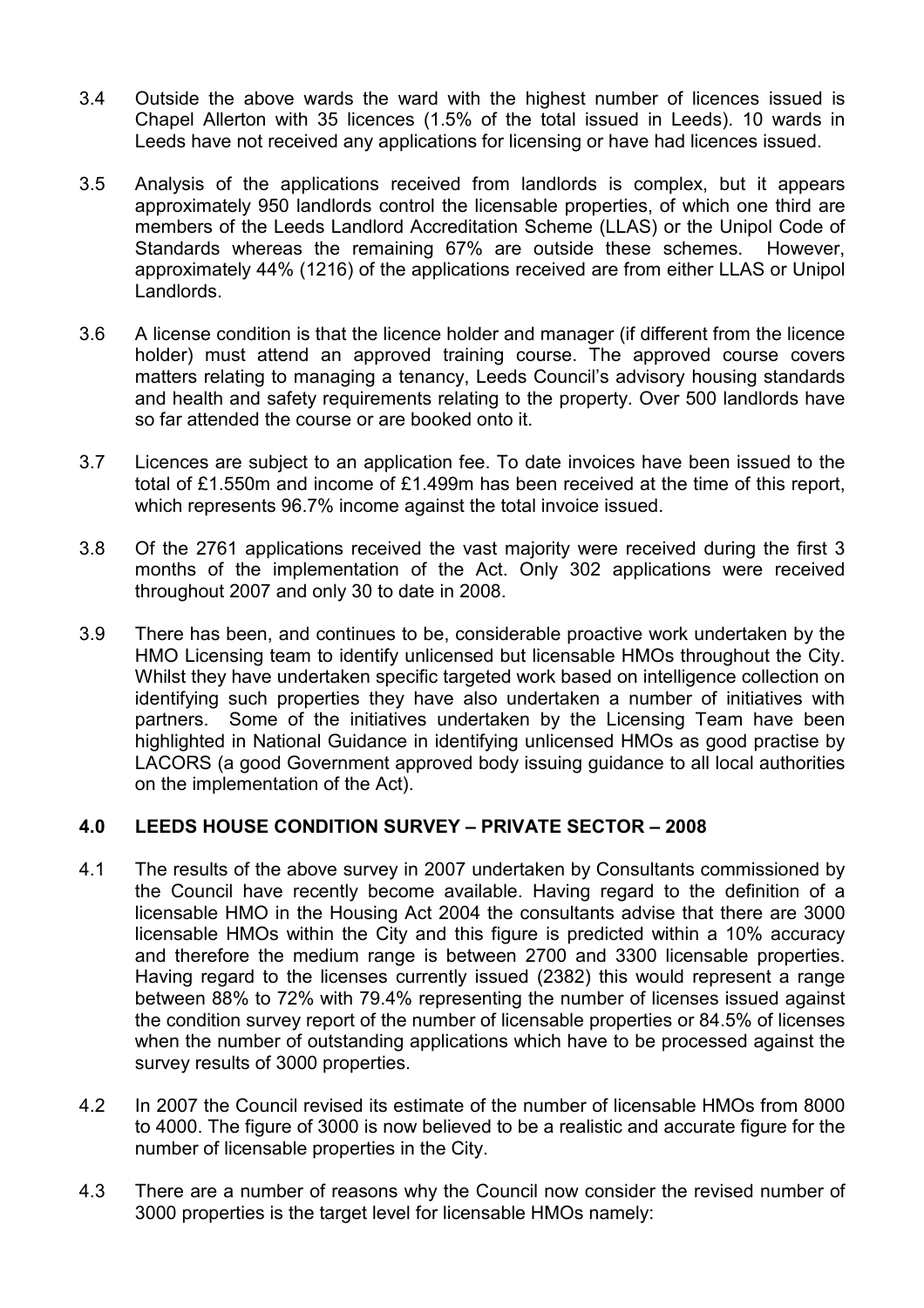- there had been no previously known accurate figure of potentially licensable properties.
- a significant number of larger shared houses have been converted over the last few years to self contained flats thereby taking them out of licensing.
- there has been a significant number of purpose built large developments aimed at the student markets which has affected the letting market in the traditional housing sector meaning that a substantial number of shared houses are being under occupied.
- a number of landlords have purposely downsized their properties to avoid licensing.
- many of the traditional bedsit properties have been converted to studio flats again taking such properties outside licensing.
- the survey was commissioned following the introduction of the Act and therefore the new definition of HMO was taken into account.

## 5.0 NATIONAL POSITION

- 5.1 LACORS a government approved body, as detailed in 3.9 above, undertook a national survey effective on 2nd March 2007 to determine the impact of licensing throughout the country – publishing its report in August 2007. At that time a total of 22314 applications had been submitted nationally – Leeds had received 2505 of those applications or just over 11% of the total number of applications countrywide and were the only Authority to have received over 1000 applications at that time. Only 3 authorities, including Leeds, estimated they had over 1000 licensable properties in the survey.
- 5.2 In December 2007 an authority with an estimated 4000 licensable HMOs had received only 995 applications and issued less than 100 licences.
- 5.3 Leeds is leading nationally on the number of applications received and the number of licences issued.

#### 6.0 ONGOING POSITIONS

- 6.1 The HMO licensing team continue to undertake proactive work to identify unlicensed licensable HMOs. A number of initiatives have already been carried out including work with other agencies both within LCC and outside involvement with Area based initiatives such as Operation Champions, work with both Leeds University and Leeds Metropolitan University, targeted work at Managing and Letting Agents, newspaper articles, review of property adverts and street walks as well as many other actions – (see also 3.9 above).
- 6.2 This proactive work will continue in an attempt to maximum compliance with the legislation and support of the PRS that has sought to comply with legislative requirements whilst seeking out the small proportion of the sector that is avoiding control and compliance with proper housing standards and management.
- 6.3 An inspection programme has now commenced to determine compliance with licence conditions and ensure that properties are free from Category 1 hazards (under the Housing, Health and Safety Rating System (HHSRS) that was also introduced by the Housing Act 2004). A risk based system has been introduced for the inspection programme.